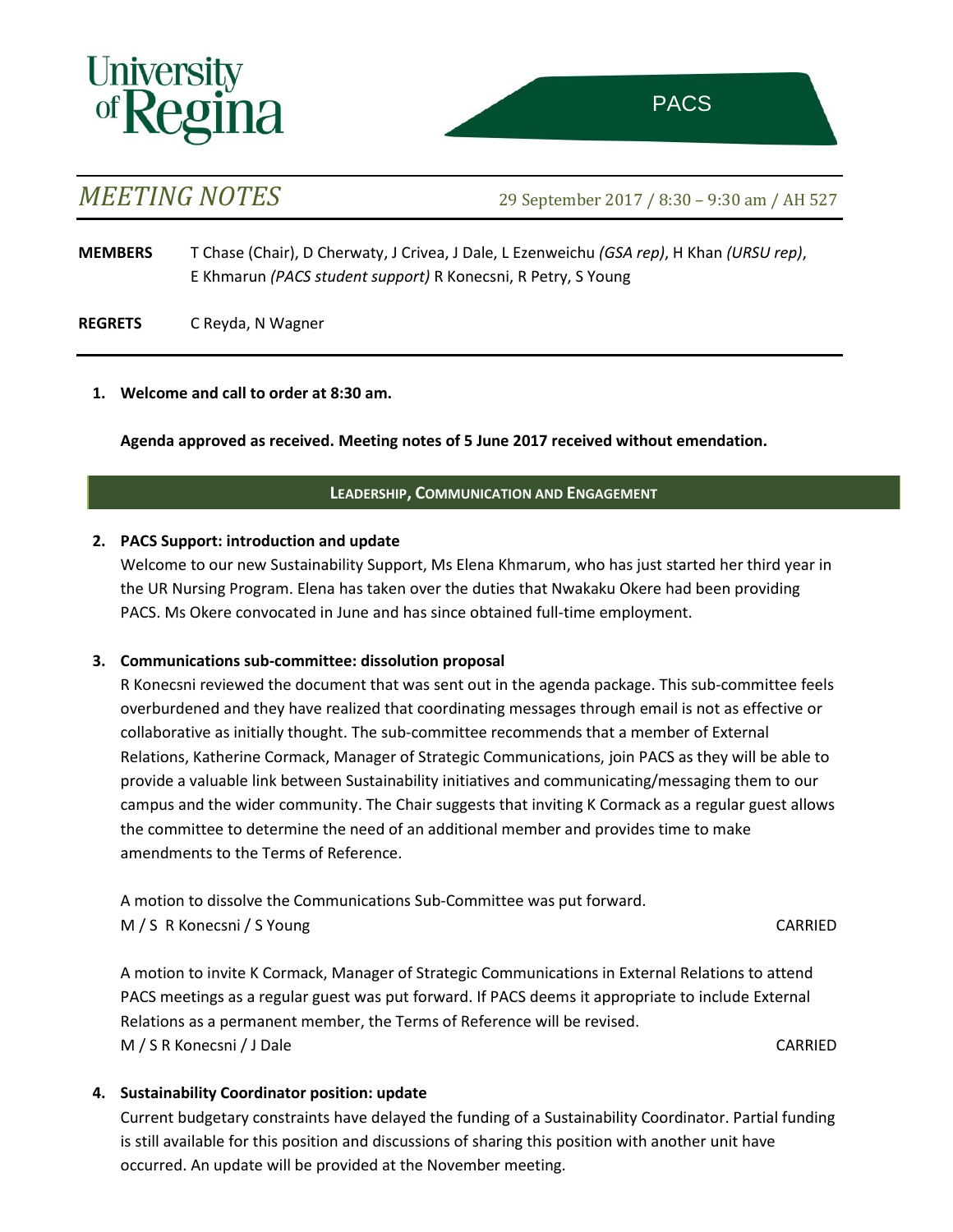#### **WASTE, ENERGY AND TRANSPORTATION**

#### **5. Rideshare Widget**

The past Sustainability Coordinator along with FM, PTS, and URSU had explored the ridesharing/ carpooling platform with the Carpooling Network but nothing came of it. This company has again reached out to the UR enquiring about our interest. They have since upgraded and changed the services they offer and wanted to bring the benefits of this platform to our attention.

Recognizing that our Sustainability Coordinator position is vacant, the company advised that they could still provide us, free of charge, a branded search widget where students and employees could see and use Ridesharing.com. This widget would track how many people use it and after one year the company would provide us the data presenting the URs level of interest. As this is a third party application the Chair asked what liabilities the UR would face if something were to go wrong (injuries, etc.). If there are no liability issues then the University will make this work. FM and PTS are okay with this widget as long as IS and ER are. As long as we ensure users are aware that the widget submits data to an external site not hosted or run by the UR, IS sees no security concerns with making it available on our website. ER has not yet been consulted. R Konecsni will contact the University Secretariat's Office and provide PACS an update at the next meeting.

On a side note: Parking Services promotes carpooling but as preferred parking. The company that supplied vehicles for the carshare program cancelled the program at both the U of R and the U of S due to a lack of usage.

#### **OPERATIONS AND OTHER ISSUES**

#### **6. Terms of members: J Dale and R Konecsni**

Two PACS members' terms have expired: J Dale (June 2017) and R Konecsni (June 2017). Based on the Terms of Reference, membership renewal is subject to committee approval and reappointment by the designated group. R Konecsni has expressed an interest in serving another term and the VP Administration supports his renewal of a second three-year term (June 2020). J Dale has also expressed an interest in serving another three-year term and PACS approves this term renewal (June 2020).

#### **7. Draft PACS 2014-2017 Report: review**

A motion to approve the draft PACS 2014-2017 Report with one minor edit was put forward M / S J Crivea / H Khan CARRIED

The approved PACS 2014-2017 Report will be sent to the President and uploaded to the PACS web page.

### **8. SCEF update: 2014 partners agreement; 2017 steering committee; 2017 applications**

B Butz brought forward her concerns regarding the 2014 SCEF Founding Partners Agreement Terms of Reference. There are several terms that have not been enforced since the Sustainability Coordinator (SC) position was vacated. B Butz has identified difficulty in securing consistent funding (recognizing it is due to budgetary constraints), finding individuals to form the SCEF Steering Committee, and has identified that financial reports have not been provided to the partners (at least not since the SC position has been vacant).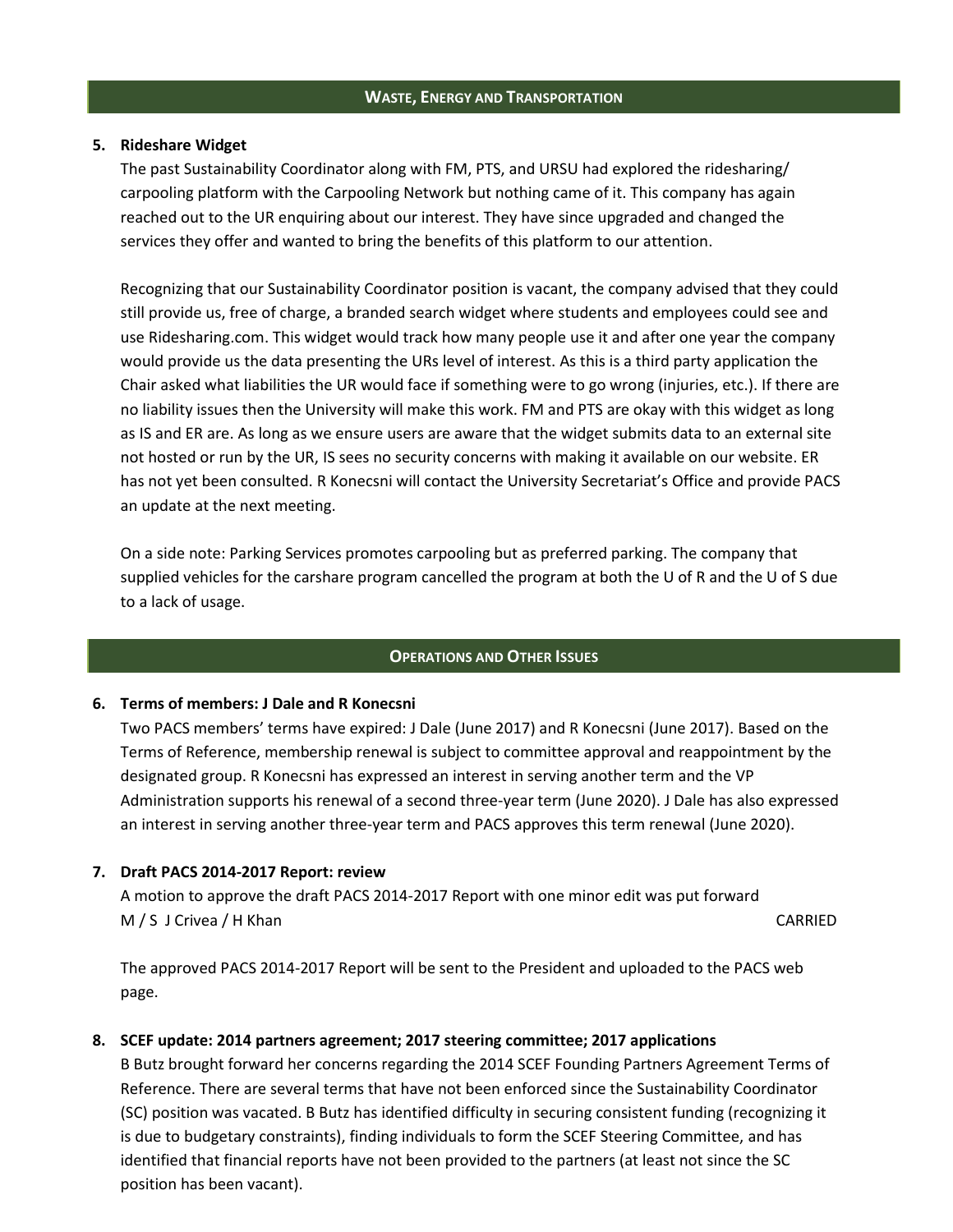With sustainability being a key part of our Strategic Plan why are we limiting commitment to only the eight founding partners? Why are we not requesting that all faculties and units provide funds to the SCEF? With the current budgetary constraints it is no longer realistic to ask each of the founding partners to commit \$2,000 so is it possible to offset this burden by with contributions from other units?

PACS agreed that a call for funding should go to both academic and administrative units and not be limited to the eight founding partners. The Chair believes the structure should remain in place and that we should abide by the terms of reference as they were agreed to. Should partners wish to end their participations they can do so as outlined in the terms of reference.

The founding partners along with past SCEF contributors were asked to provide names of individuals to sit on the 2017 SCEF Steering Committee. B Butz was provided seven names, three of which were students. These individuals will be contacted and a meeting will be set-up to review the five applications submitted to the SCEF.

Adela Tesarek Kincaid has been asked by Dr Charles Hopkins, UNESCO Chair at York University, to attend the Reorienting Education and Training Systems to Improve the Lives of Indigenous and Marginalized Youth meeting in October 2017. This is the fifth planning meeting in the Global Project for the Central and North American Regions and supports UN Sustainable Development Goal 4. A Tesarek Kincaid would attend as a representative of Saskatchewan communities and as a Postdoctoral Research Fellow from the U of R. She has submitted a request for financial support from PACS in the amount of \$1,300 (for her flight and accommodations). Given the direct alignment with our Strategic Plans, PACS fully supports A Tesarek Kincaid's attendance at this meeting and will provide the financial support request.

PACS motioned to provide A Tesarek Kincaid \$1,300 via the SCEF to attend the Reorienting Education and Training Systems to Improve the Lives of Indigenous and Marginalized Youth meeting in Ontario with the expectation that she report back to PACS on meeting outcomes and any research collected. M/S J Dale / D Cherwaty CARRIED

### **9. Round table**

**H Khan** – URSU is planning an environmental awareness and sustainability week which would include four days of events and guest speakers. This would promote environmental initiatives on our campus.

URSU Threads has gained popularity and the new initiative has hit various media sources. This initiative offers free men's suits to students in work placements, students attending interviews and/or students presenting to class and follows the Women's Dress for Success initiative. With more than 100 suits donated by Moore's storage space was limited until FNUniv offered some.

**J Crivea** – IEESC has played a national leading role in the completion of the Climate Change Data Portal Network. This network started in Ontario and is now complete across Canada. This tool assess the future impacts of climate change on agriculture, ecosystems, water, infrastructure, energy development, immigration, and other human activities. It is a free tool and can be accessed here: [http://www.ieesc.ca/research/ccdp-network.](http://www.ieesc.ca/research/ccdp-network)